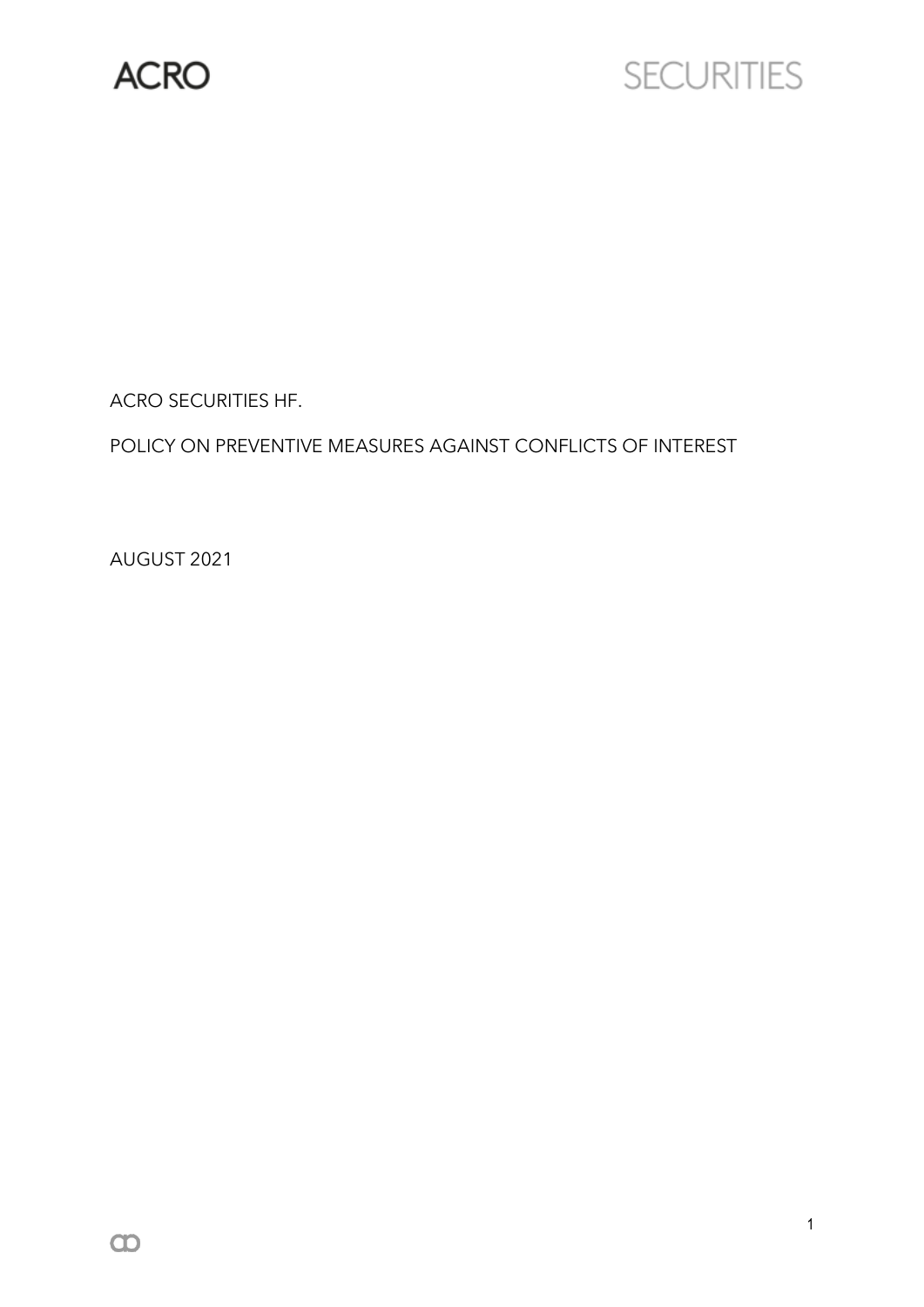#### **POLICY ON PREVENTIVE MEASURES AGAINST CONFLICTS OF INTEREST**

AUGUST 2021

## **1. General**

- 1.1. This policy is set, based on par. 1 of Art. 20 of Regulation no. 995/2007 on investor protection and business practices of financial undertakings, cf. Art. 8 of Act no. 108/2007 on Securities Trading.
- 1.2. The goal of this policy is to take appropriate measures to prevent conflicts of interests from damaging the interests of clients of ACRO Securities hf. (hereinafter "*the company*") by identifying and responding to such conflicts of interest.
- 1.3. Conflicts of interest that can damage the interests of the company's clients can arise between:
	- 1.3.1. The company, on one hand, including employees, exclusive agents, or parties subject to the company's authority and the company's customers, on the other hand, and
	- 1.3.2. The company's internal customers.
- 1.4. This policy pertains to the security services that the company provides to its clients.
- 1.5. Under this policy, the company 's employees include the following parties:
	- 1.5.1. board members, co-owners or comparable parties, the company's managers, or exclusive agent,
	- 1.5.2. a board member, co-owner or comparable party, or an executive of the company's exclusive agent,
	- 1.5.3. an employee of the company or its exclusive agent, or any individual working under the direction of the company or its exclusive agent that participates in providing services for the company in the field of securities trading,
	- 1.5.4. individuals directly providing the company or its exclusive agent services, based on an agreement on outsourcing services in the field of securities trading.

#### **2. Identifying conflicts of interest**

m

- 2.1. Each time the company provides security services, there shall be an evaluation of whether the company, its employee or a party directly or indirectly related to the company through authority:
	- 2.1.1. Is likely to benefit financially or avoid financial loss at the cost of the client,
	- 2.1.2. Has interests at stake in the outcome of the services provided to the client as well as whether the interests are segregated from the client's interests regarding the outcome,
	- 2.1.3. Has a financial or another kind of incentive to put the interests of another client or group of clients before the interests of the client in question,
	- 2.1.4. Engages in the same kind of operations as the client, or
	- 2.1.5. Accepts or will accept remuneration related to the services provided to the client in the form of money, products, or services, other than customary commissions or remuneration for the services from parties other than the client.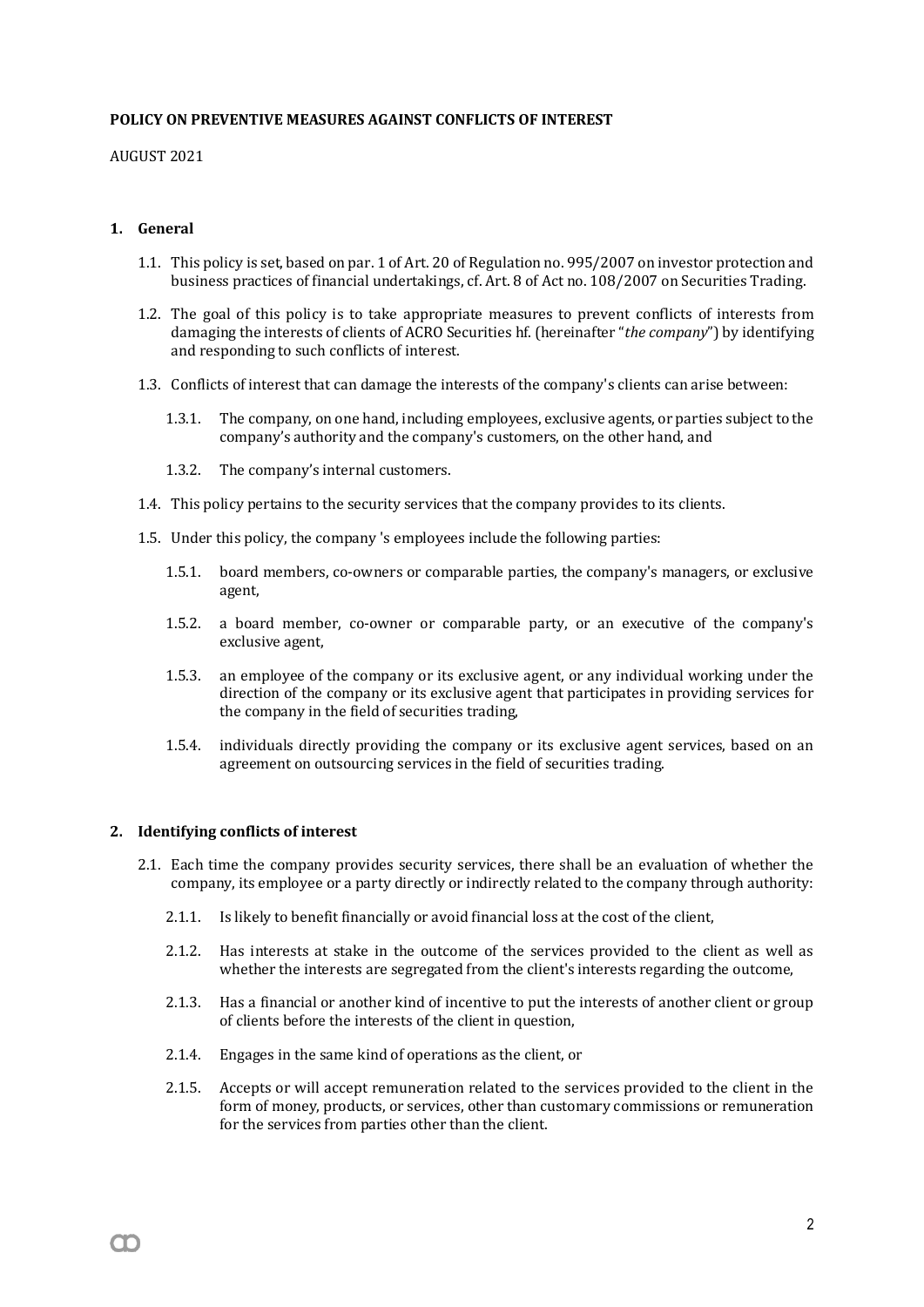#### **3. Possible conflicts of interest**

- 3.1. In light of the company's services, one can expect possible conflicts of interest between the company, on one hand, and its clients, on the other, and the company's internal customers as follows:
	- 3.1.1. Two more clients request the purchase of securities in limited supply, or
	- 3.1.2. The company or its employees receive a gift or remuneration exceeding the norm (for example, non-financial value) that could influence a relevant persons behaviour, contravening the interests of the company's clients.

#### **4. Measures to prevent conflicts of interest**

- 4.1. To prevent conflicts of interest in the company's operations, the company has instigated the following measures and arrangements:
	- 4.1.1. The company does not engage in proprietary trading through a trading book.
	- 4.1.2. There are restrictions on proprietary trading by the company's employees.
	- 4.1.3. Relevant areas of work have been segregated. Examples of this include brokerage, investment consultancy, and back-office work being segregated in management, performance, spaces, information systems, document custody, and with rules on communications between divisions/departments.
	- 4.1.4. Rules require employees of particular work units not to work in other segregated fields, except with the approval of the compliance officer, who records such instances.
	- 4.1.5. Internal regulatory schemes dealing, for example, with the securities trading of the company, employees, board members, and owners of active ownership shares, board membership of the managing director and employees outside the company, and security and communications rules of employees.
	- 4.1.6. The company publishes information on a group of employees that are shareholders in the company and get dividends from its operations.
	- 4.1.7. The company keeps information on file facilitating the identification and handling of conflicts of interest in a secure environment.
	- 4.1.8. The company regularly review this policy as well as the company's internal work processes.

## **5. Segregation of fields of work and handling of confidential information**

m

5.1. To reduce the likelihood of conflicts of interest, the company endeavours to limit the access to confidential information to the parties that, in the company managers' view, have a real need for such information in carrying out their jobs. A key aspect of the company's measures to prevent conflicts of interest is the segregation of fields of work as directed in the company's code of practice on investor protection and trading practices. The purpose of the segregation is to prevent the inappropriate unrestricted flow of information between the company's different departments. This promotes the ability of the company's employees to see to daily tasks for the company's clients without being influenced by other information that may exist within the company that could result in conflicts of interest.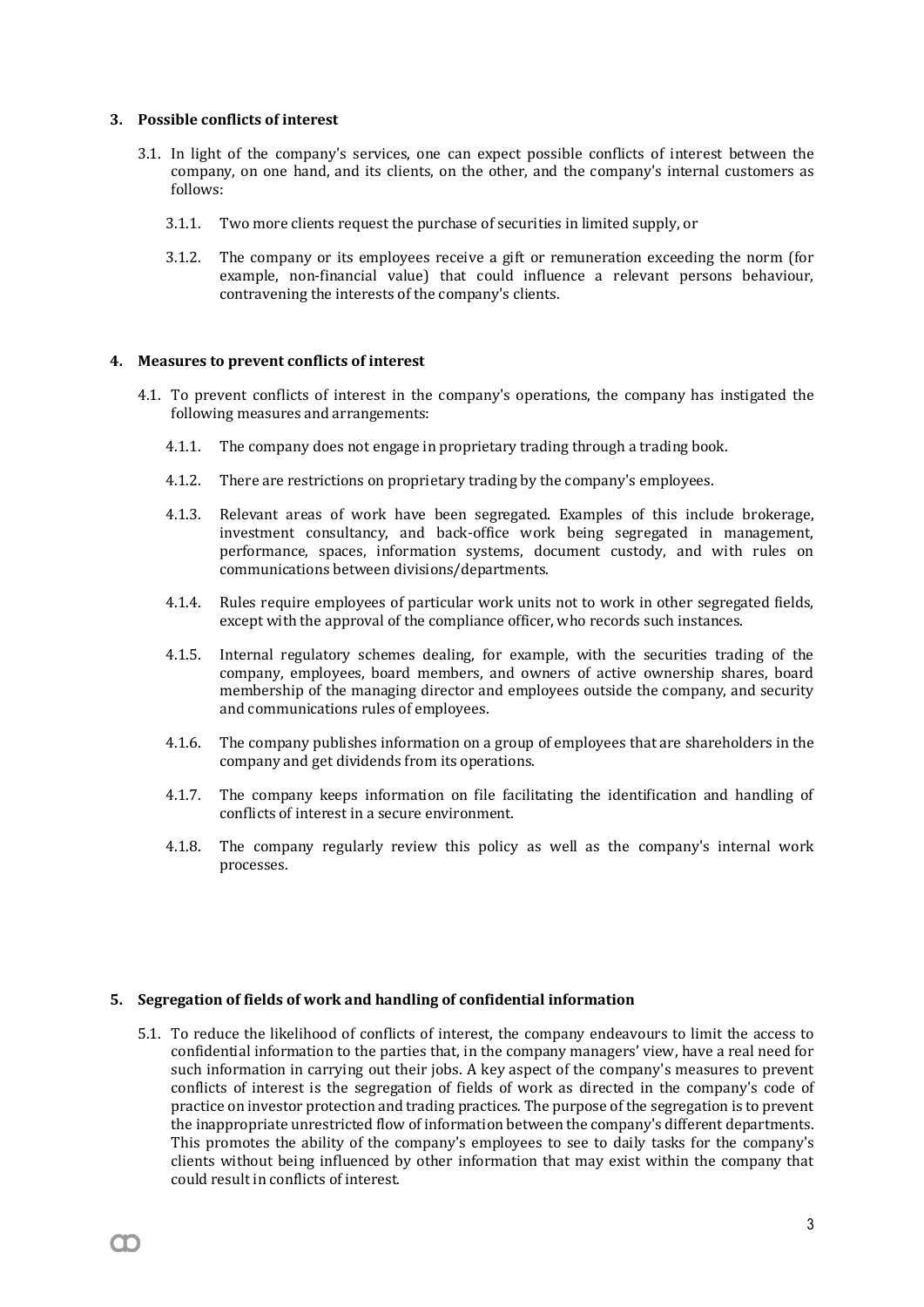5.2. If there is an unusual reason, due to individual projects or unexpected information, the company can set up special segregation or make comparable arrangements.

## **6. Expanded arrangements**

- 6.1. In dealing with a specific risk of conflicts of interest, the party involved can expand arrangements if traditional measures are insufficient to prevent conflicts of interest that could damage clients' interests. The managing director shall always make a special decision to employ such measures. Such additional arrangements can entail the following measures:
	- 6.1.1. After special evaluation of the instance involved, the company can set up special segregation or employ other measures to restrict information flow,
	- 6.1.2. The company can increase requirements for the company's managers on measures and risk evaluation regarding possible conflicts of interest.
	- 6.1.3. The company can decide to employ special monitoring of employees seeing to projects for clients whose interests can conflict, or otherwise act on behalf of other interests that can conflict with clients' interests, including the company's interests.
	- 6.1.4. The company can decide to employ special arrangements to restrict or direct circumstances where the company's operations simultaneously or immediately afterwards play a role in different projects.
	- 6.1.5. The company can refuse to execute specific trading if the company deems it impossible to prevent conflicts of interest. Before making such a decision, the company shall inform the client involved of the conflicts of interest involved, so that it can make an informed decision on continuation of trading.

## **7. Providing information on conflicts of interest**

- 7.1. If measures accordant with the above do not provide certainty that clients' interests are sufficiently protected, the following measures shall be taken before initiating or executing trading:
	- 7.1.1. Inform the customer of the nature and reasons for possible conflicts of interest.
	- 7.1.2. The information provided shall be sufficiently detailed, given the nature of the trading, so that a client can take a position on the trading that may involve a conflict of interest.
	- 7.1.3. The disclosures shall be in a permanent medium and the compliance officer notified.
- 7.2. The compliance officer shall record and store in digital form information on the instances where conflicts of interest have arisen entailing real risk to the interests of one or more clients that could be damaged, or in instances where services are ongoing, or such can occur. The company's employees shall notify the compliance officer by email when the above instances, come up.
- 7.3. This file shall contain information on which clients were involved, what events were involved, the kinds of relevant financial instruments and trading entries. The file shall also record The company's response.

## **8. Supervision of the policy on measures against conflicts of interest**

M

- 8.1. The compliance officer sees to supervising the execution of this policy.
- 8.2. The company's employees shall submitissues to the compliance officer involving possible conflicts of interest that come up in the company's daily activities. The compliance officer shall report to